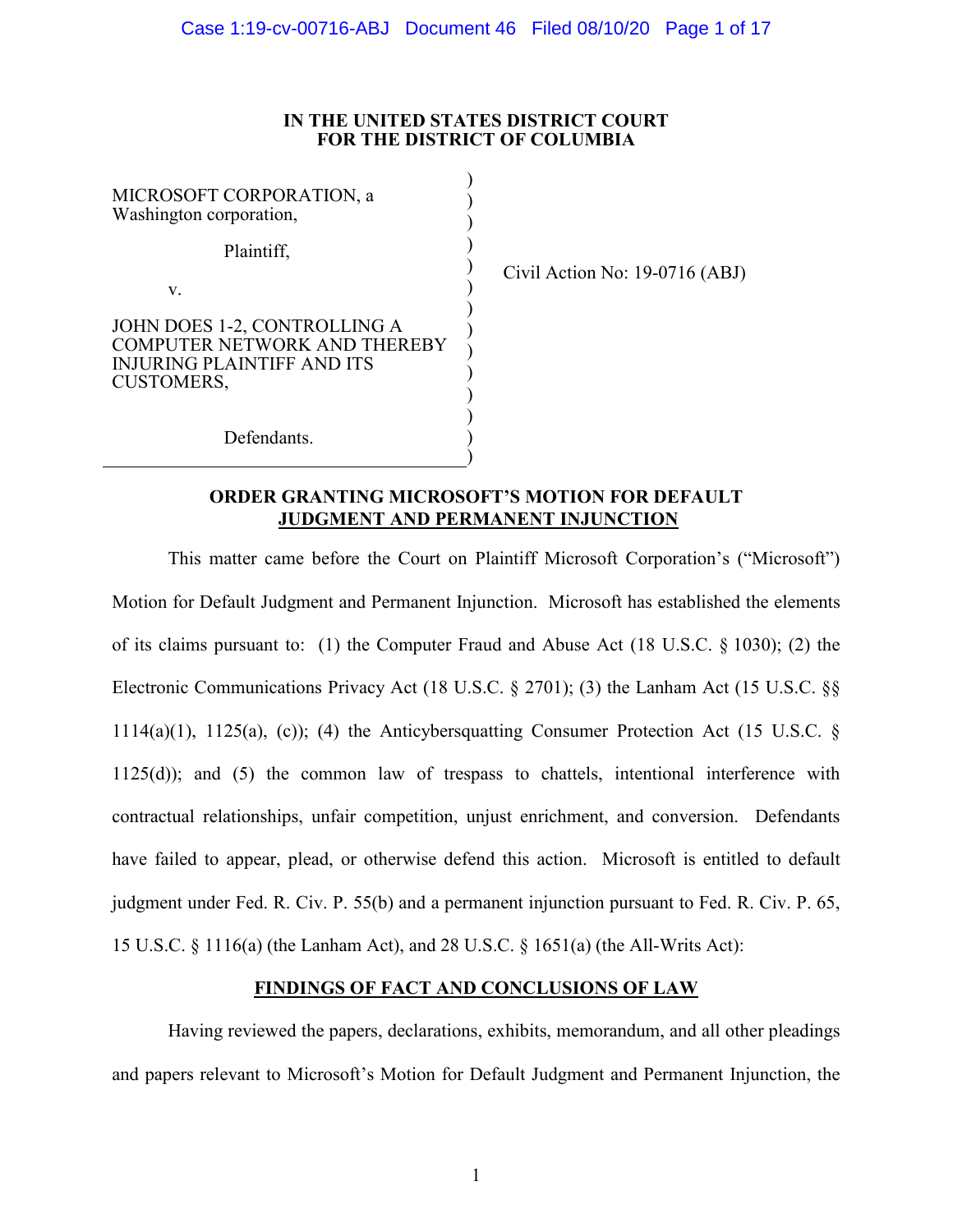### Case 1:19-cv-00716-ABJ Document 46 Filed 08/10/20 Page 2 of 17

Court hereby makes the following findings of fact and conclusions of law:

1. Defendants John Does 1-2 ("Defendants") were properly served with Microsoft's complaint and other pleadings in this action and were provided with adequate notice of this action through means authorized by law, satisfying Due Process, satisfying Fed. R. Civ. P. 4 and reasonably calculated to provide Defendants with notice. Specifically, Defendants have been served via e-mail at e-mail addresses associated with infrastructure used by Defendants to carry out the activity that is the subject of the complaint and by publication on the public website http://www.noticeofpleadings.com/phosphorus.

2. Defendants failed to appear, plead, or otherwise defend against the action.

3. The time for responding to Microsoft's complaint was 21 days from service of the complaint, and more than 21 days have elapsed since Microsoft effected service. The Clerk was directed to enter default pursuant to Fed. R. Civ. P. 55(a) against John Does 1-2 for failing to appear after being properly provided notice of the proceedings under Fed. R. Civ. P. 4(f)(3) on October 8, 2019 and did so on October 9, 2019. *See* Dkt. No. 31.

4. This Court has jurisdiction over the subject matter of the case and venue is proper in this judicial district.

5. Microsoft is entitled to entry of judgment and a permanent injunction against Defendants.

6. The evidence of record indicates that no Defendant is an infant or incompetent.

7. Defendants have engaged in and are likely to engage in acts or practices that violate the Computer Fraud and Abuse Act (18 U.S.C. § 1030), Electronic Communications Privacy Act (18 U.S.C. § 2701), the Lanham Act (15 U.S.C. §§ 1114, 1125), the Anticybersquatting Consumer Protection Act (15 U.S.C. § 1125(d)), and the common law of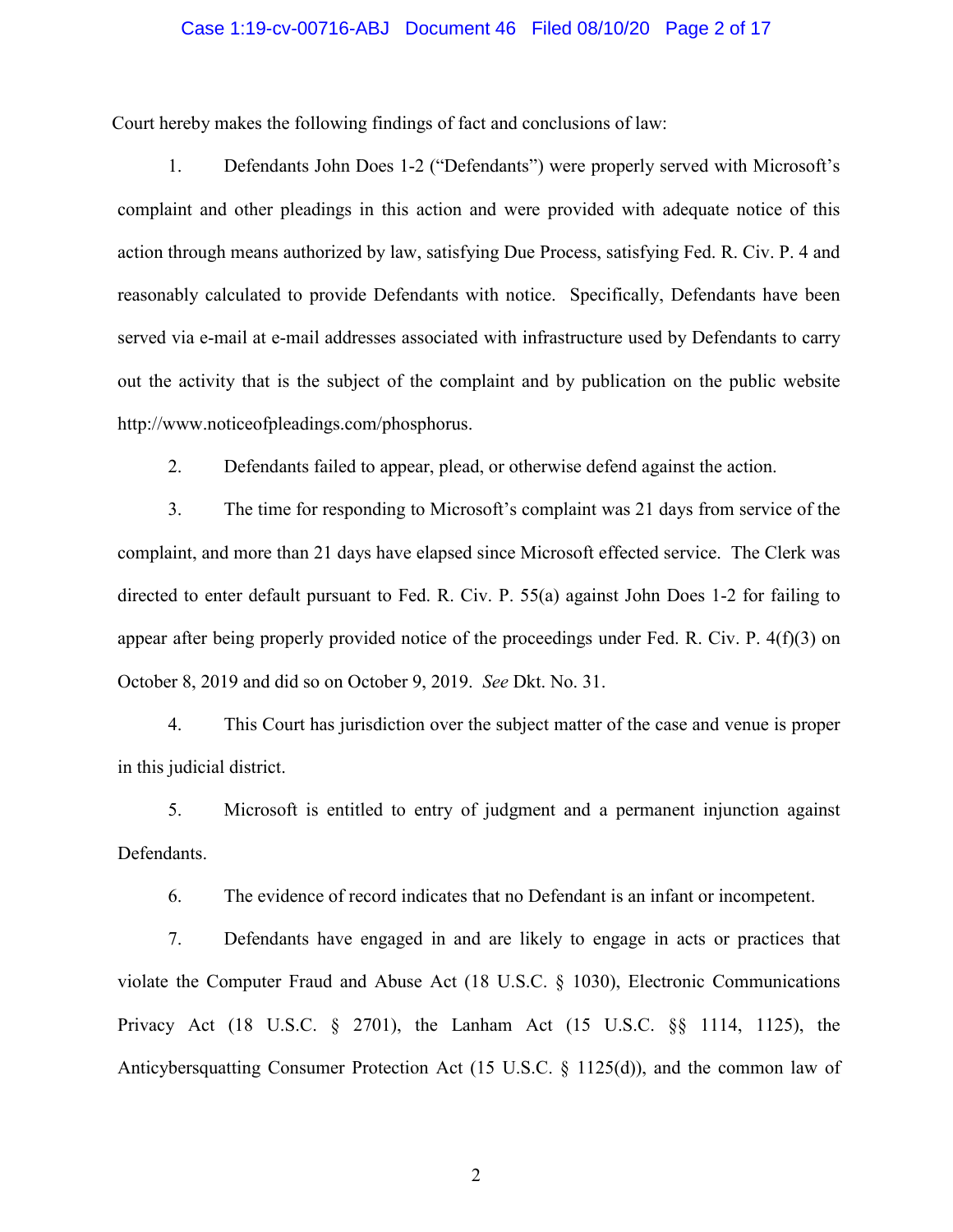### Case 1:19-cv-00716-ABJ Document 46 Filed 08/10/20 Page 3 of 17

trespass to chattels, intentional interference with contractual relationships, unfair competition.

8. Microsoft owns registered trademarks or brands including those infringed by the Phosphorus Defendants which are listed in **Appendix B** to the Complaint.

9. Before issuance of the Preliminary Injunction and after receiving notice of the Preliminary Injunction, Supplemental Preliminary Injunction, Second Supplemental Preliminary Injunction, Third Supplemental Preliminary Injunction, and Fourth Supplemental Preliminary Injunction, Defendants have continued to engage in the conduct enjoined by the Preliminary Injunction and multiple supplemental Preliminary Injunctions and therefore continue to violate these court orders. In particular, using new domains which include Microsoft's trademarks and brands, Defendants have continued:

- a. intentionally accessing and sending malicious software, code, and instructions to the protected computers, operating systems, and computer networks of Microsoft and the customers of Microsoft, without authorization or exceeding authorization, in order to
	- i. infect those computers and computer networks with malicious code and thereby gain control over those computers and computer networks;
	- ii. attack and compromise the security of those computers and computer networks by conducting remote reconnaissance, stealing authentication credentials, monitoring the activities of users, and using other instrumentalities of theft;
	- iii. steal and exfiltrate information from those computers and computer networks;
- b. deploying computers and Internet domains to establish a command and control infrastructure by which means Defendants conduct illegal activities, including attacks on computers and networks, monitoring of the activities of users, and the theft of information;
- c. corrupting the Microsoft's operating system and applications on victims' computers and networks, thereby using them to monitor the activities of users and steal information from them.
- 10. There is good cause to believe that Defendants are likely to continue the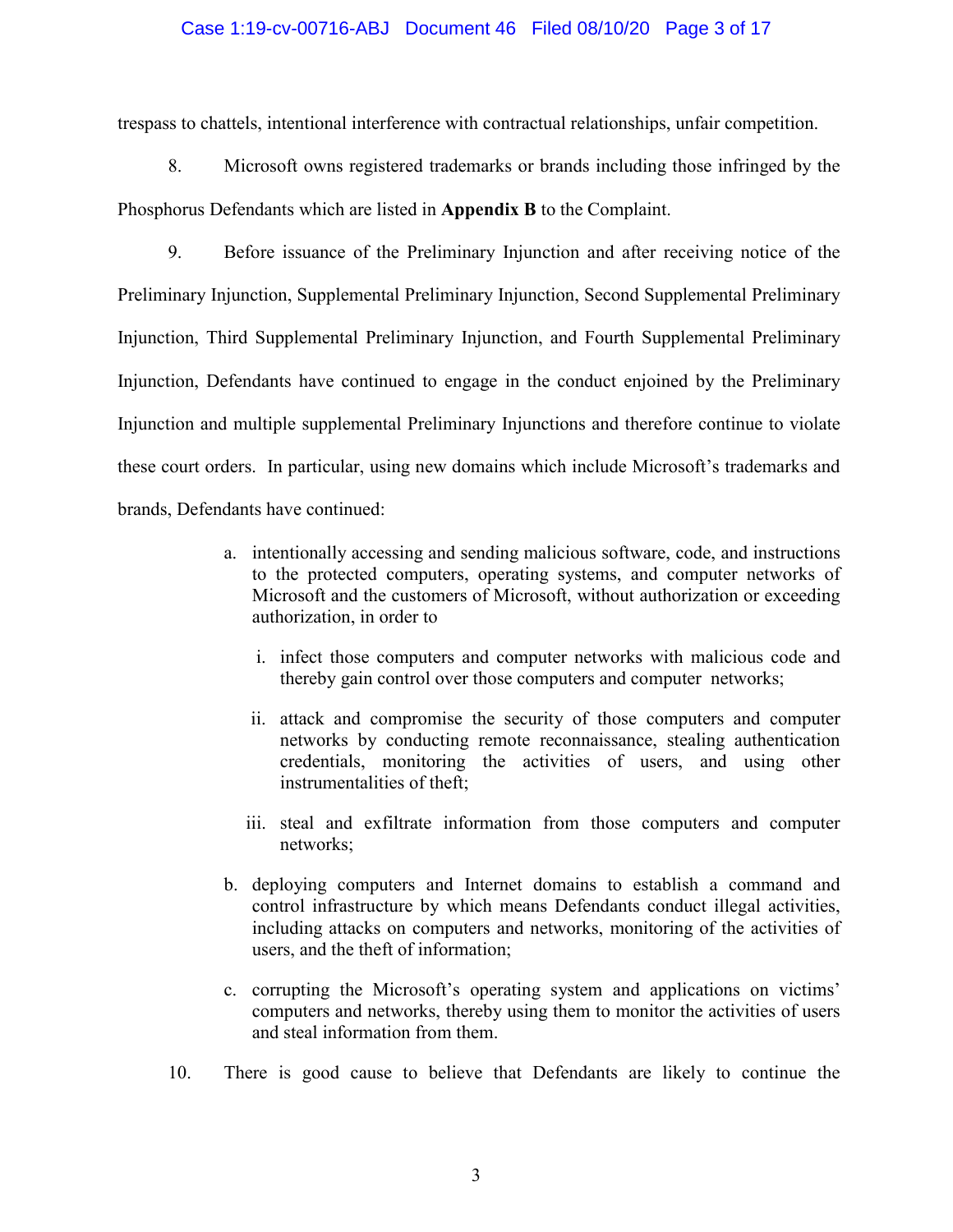#### Case 1:19-cv-00716-ABJ Document 46 Filed 08/10/20 Page 4 of 17

foregoing conduct and to engage in the illegal conduct and purposes enjoined by the Preliminary Injunction and multiple supplemental Preliminary Injunctions, unless Defendants are permanently restrained and enjoined and unless final relief is ordered to expeditiously prevent Defendants from maintaining the registration of domains for such prohibited and unlawful purposes, on an ongoing basis.

11. There is good cause to believe that, unless Defendants are permanently restrained and enjoined and unless further relief is ordered to expeditiously prevent Defendants from maintaining the registration of domains for purposes enjoined by the Preliminary Injunction and multiple supplemental Preliminary Injunctions, on an ongoing basis, immediate and irreparable harm will result to Microsoft, Microsoft's customers and to the public, from Defendants' ongoing violations.

12. There is good cause to believe that to halt the injury caused by Defendants, they must be prohibited from using domains, as set forth below.

13. The hardship to Microsoft and its customers that will result if a permanent injunction does not issue weighs in favor of an injunction. Defendants will suffer no cognizable injury as a result of being enjoined from further illegal conduct.

14. There is good cause to permit notice of the instant Order and further orders of the court by formal and alternative means. The following means of service are authorized by law, satisfy Due Process, and satisfy Fed. R. Civ. P.  $4(f)(3)$  and are reasonably calculated to notify Defendants of the instant order: (1) transmission by email, facsimile, mail and/or personal delivery to the contact information provided by Defendants to their domain registrars and hosting companies and (2) publishing notice on the publicly available website http://www.noticeofpleadings.com/phosphorus.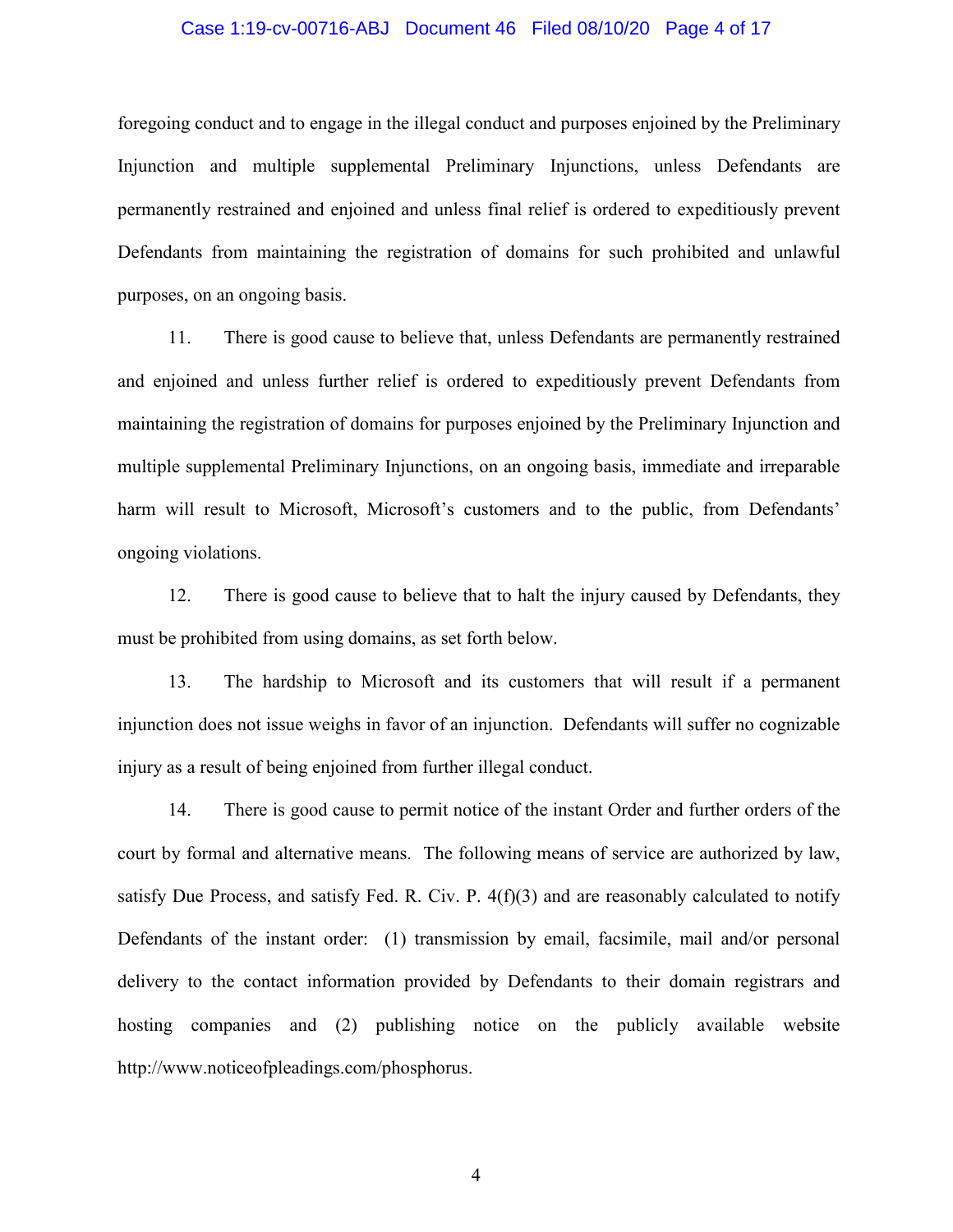#### **FINAL JUDGMENT AND PERMANENT INJUNCTION**

**IT IS THEREFORE ORDERED** that in accordance with Fed. R. Civ. P. 65(b) and  $53(a)(1)(C)$ , 15 U.S.C. § 1116(a), and 28 U.S.C. § 1651(a) and the court's inherent equitable authority, and the interests of justice, Microsoft's Motion for Default Judgment and Permanent Injunction is Granted.

**IT IS FURTHER ORDERED** that Defendants are in default, and that judgment is awarded in favor of Microsoft and against Defendants.

**IT IS FURTHER ORDERED** that, Defendants, Defendants' representatives, and persons who are in active concert or participation with Defendants, are permanently restrained and enjoined from: (1) intentionally accessing and sending malicious software or code to Microsoft and the protected computers and operating systems of Microsoft and Microsoft's customers, without authorization, in order to infect those computers; (2) intentionally attacking and compromising computers or computer networks of Microsoft or Microsoft's customers, to monitor the activities of the owners or users of those computers or computer networks, and to steal information from those computers or networks; (3) configuring, deploying, operating, or otherwise participating in or facilitating a command and control infrastructure, or any component or element of the command and control infrastructure at any location; (4) stealing information from Microsoft's customers; (5) misappropriating that which rightfully belongs to Microsoft, its customers, or in which Microsoft or its customers have a proprietary interest; (6) downloading or offering to download additional malicious software onto the computers of Microsoft's customers; or (7) undertaking any similar activity that inflicts harm on Microsoft, Microsoft's customers, or the public, including but not limited through the Internet domains set forth in **Appendix A** or any other "Phosphorus Domain," as further defined below.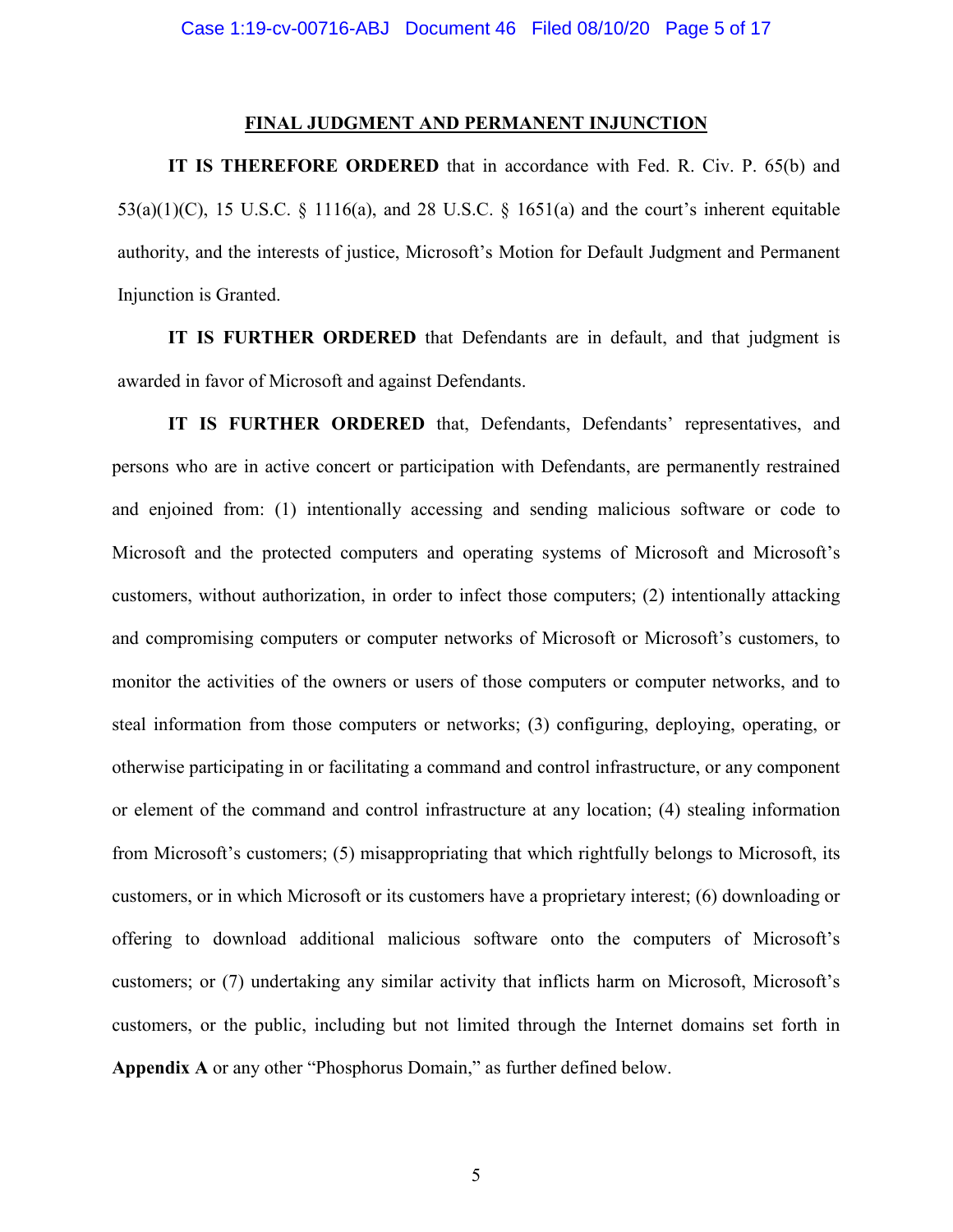#### Case 1:19-cv-00716-ABJ Document 46 Filed 08/10/20 Page 6 of 17

**IT IS FURTHER ORDERED** that, Defendants, Defendants' representatives, and persons who are in active concert or participation with Defendants are permanently restrained and enjoined from using and infringing Microsoft's trademarks, trade names, service marks, or Internet Domain addresses or names to carry out the enjoined activity; (2) using in connection with Defendants' activities, products, or services any false or deceptive designation, representation or description of Defendants or of their activities, whether by symbols, words, designs or statements, which would damage or injure Microsoft or give Defendants an unfair competitive advantage or result in deception of consumers; or (3) acting in any other manner which suggests in any way that Defendants' activities, products or services come from or are somehow sponsored by or affiliated with Microsoft, or passing off Defendants' activities, products or services as Microsoft's.

**IT IS FURTHER ORDERED** that Defendants shall forfeit ownership and control of all domains used to carry out the activities enjoined herein, including the domains identified at **Appendix A** and any other "Phosphorus Domain," as further defined below.

**IT IS FURTHER ORDERED** that the terms of this Permanent Injunction shall be enforced against Defendants, Defendants' representatives, and persons who are in active concert or participation with Defendants, as follows:

1. With respect to the domains set forth at **Appendix A** and any registered Internet domains that are determined to be "Phosphorus Domains," through the process set forth in this Order, and where the relevant domain registry is located in the United States, the domain registry shall take the following actions:

A. Within five (5) business days of receipt of this Order, shall unlock and change the registrar of record for the domain to MarkMonitor or such other registrar specified by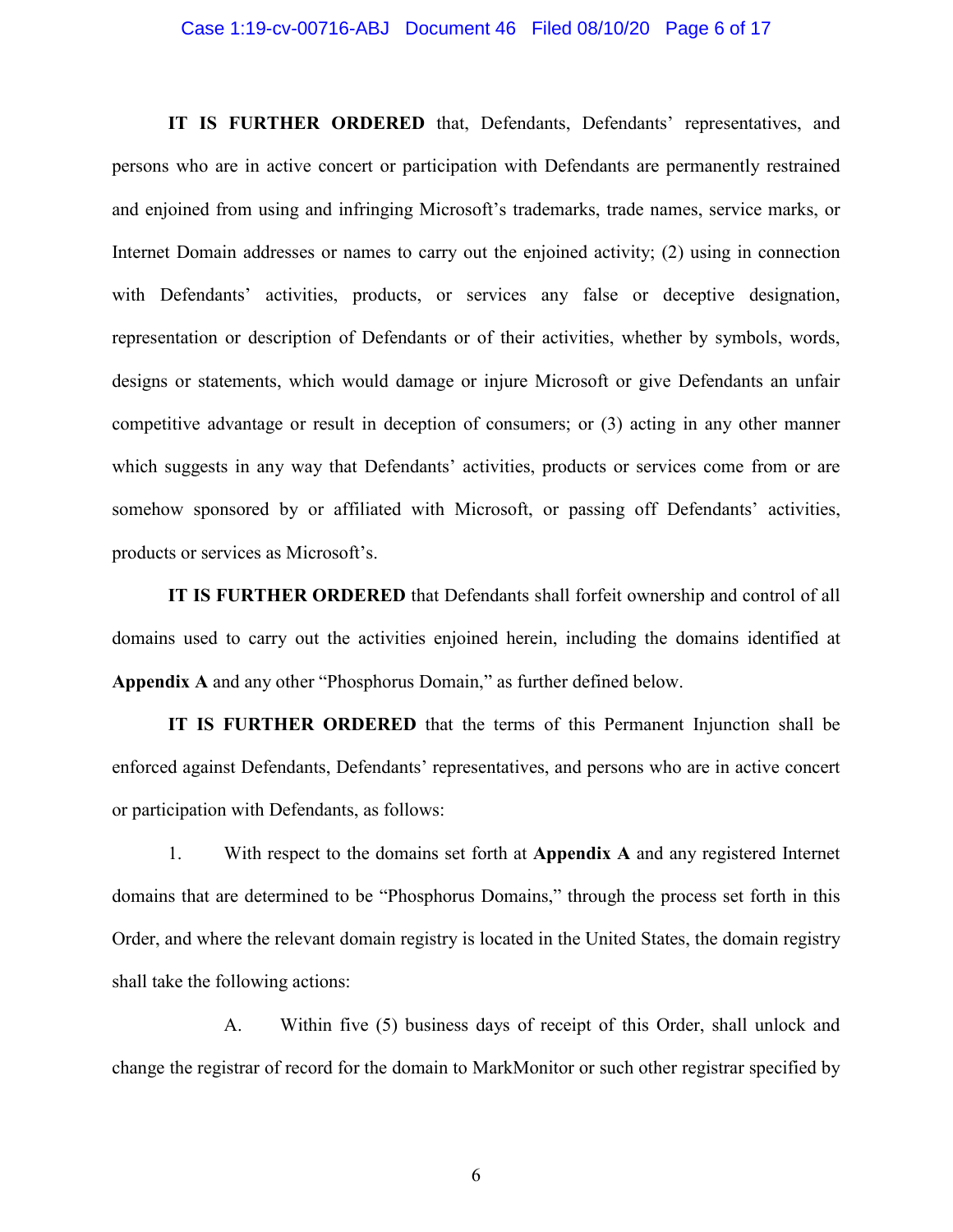#### Case 1:19-cv-00716-ABJ Document 46 Filed 08/10/20 Page 7 of 17

Microsoft. To the extent the registrar of record does not assist in changing the registrar of record for the domain under its control, the domain registry for the domain, or its administrators, including backend registry operators or administrators, within five (5) business days of receipt of this Order, shall change, or assist in changing, the registrar of record for the domain to MarkMonitor or such other registrar specified by Microsoft. The purpose of this paragraph is to ensure that Microsoft has control over the hosting and administration of the domain in its registrar account at MarkMonitor or such other registrar specified by Microsoft. Microsoft shall provide to the domain registry or registrar of record any requested registrar information or account details necessary to effectuate the foregoing;

B. The domain shall be made active and shall resolve in the manner set forth in this order, or as otherwise specified by Microsoft, upon taking control of the domain;

C. The domains shall be redirected to secure servers by changing the authoritative name servers to NS151.microsoftintemetsafety.net and NS152.microsoftintemetsafety.net and, as may be necessary, the IP addresses associated with name servers or taking other reasonable steps to work with Microsoft to ensure the redirection of the domain and to ensure that Defendants cannot use it to make unauthorized access to computers, infect computers, compromise computers and computer networks, monitor the owners and users of computers and computer networks, steal information from them or engage in any other activities prohibited by the Permanent Injunction;

D. The WHOIS registrant, administrative, billing and technical contact and identifying information should be the following, or other information as may be specified by Microsoft: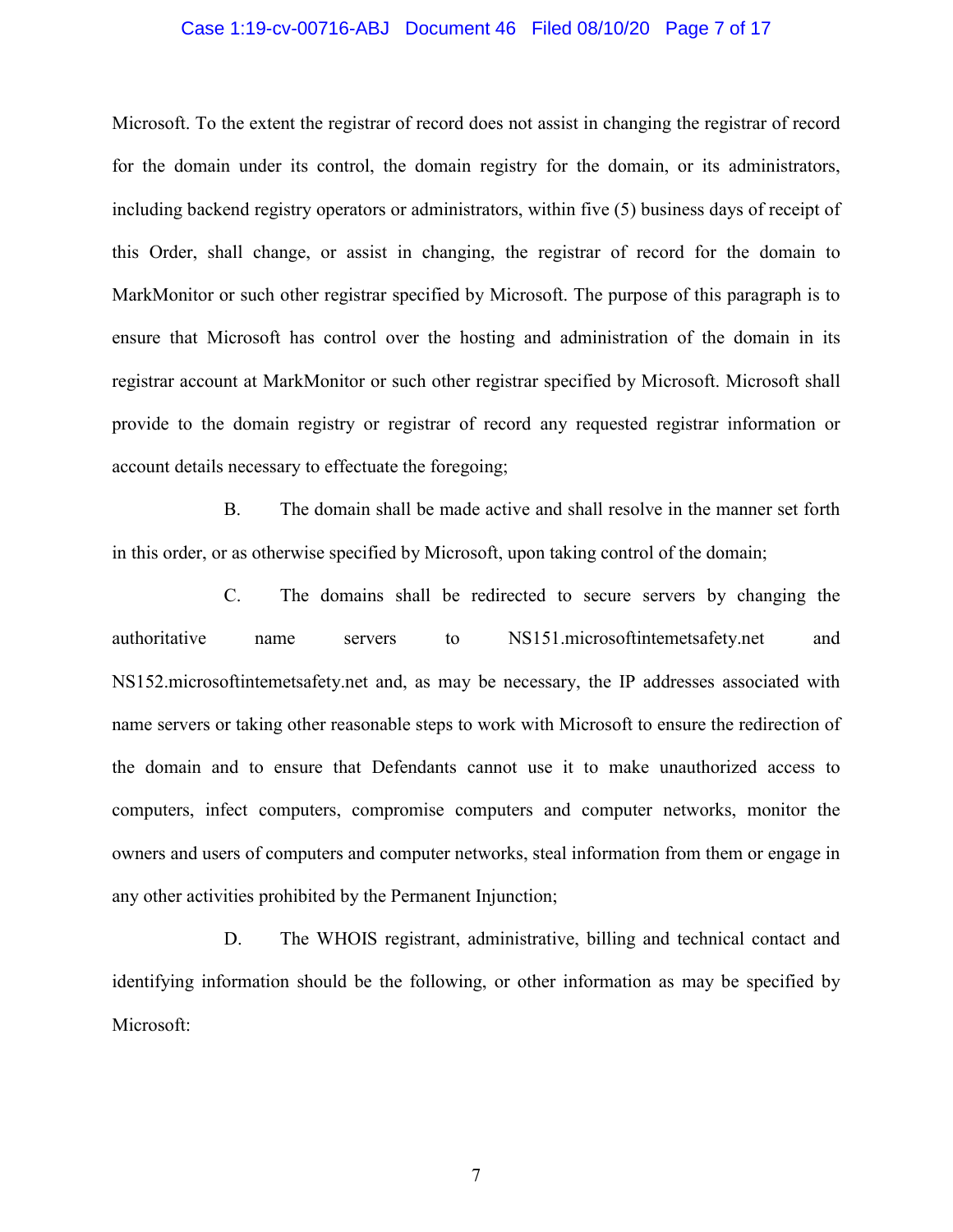Domain Administrator Microsoft Corporation One Microsoft Way Redmond, WA 98052 United States Phone: +1.4258828080 Facsimile: +1.4259367329 domains@microsoft.com

E. Prevent transfer, modification or deletion of the domains by Defendants and prevent transfer or control of the domains to the account of any party other than Microsoft;

F. Take all steps required to propagate to the foregoing changes through the Domain Name System ("DNS"), including domain registrars.

2. With respect to any registered Internet domains that are determined to be "Phosphorus Domains," through the process set forth in this Order, and where the relevant domain registry is located outside of the United States, any such non-U.S. domain registry is respectfully requested, but is not ordered, to provide assistance to Microsoft to prevent Defendants' use of the domains to make unauthorized access to computers, infect computers, compromise computers and computer networks, monitor the owners and users of computers and computer networks, steal information from them or engage in any other activities prohibited by this Permanent Injunction.

**IT IS FURTHER ORDERED** that "Phosphorus Domains" are domains which are determined to meet the following two criteria:

**Criteria 1:** The domains are used by Defendants to break into computers and networks of the organizations that Phosphorus targets, or control the reconnaissance of those networks, or, ultimately, exfiltrate sensitive information from them, or are otherwise used by Defendants to carry out the activities and purposes prohibited by this Permanent Injunction. A domain is determined to be a Phosphorus Domain by comparing the activities and patterns associated with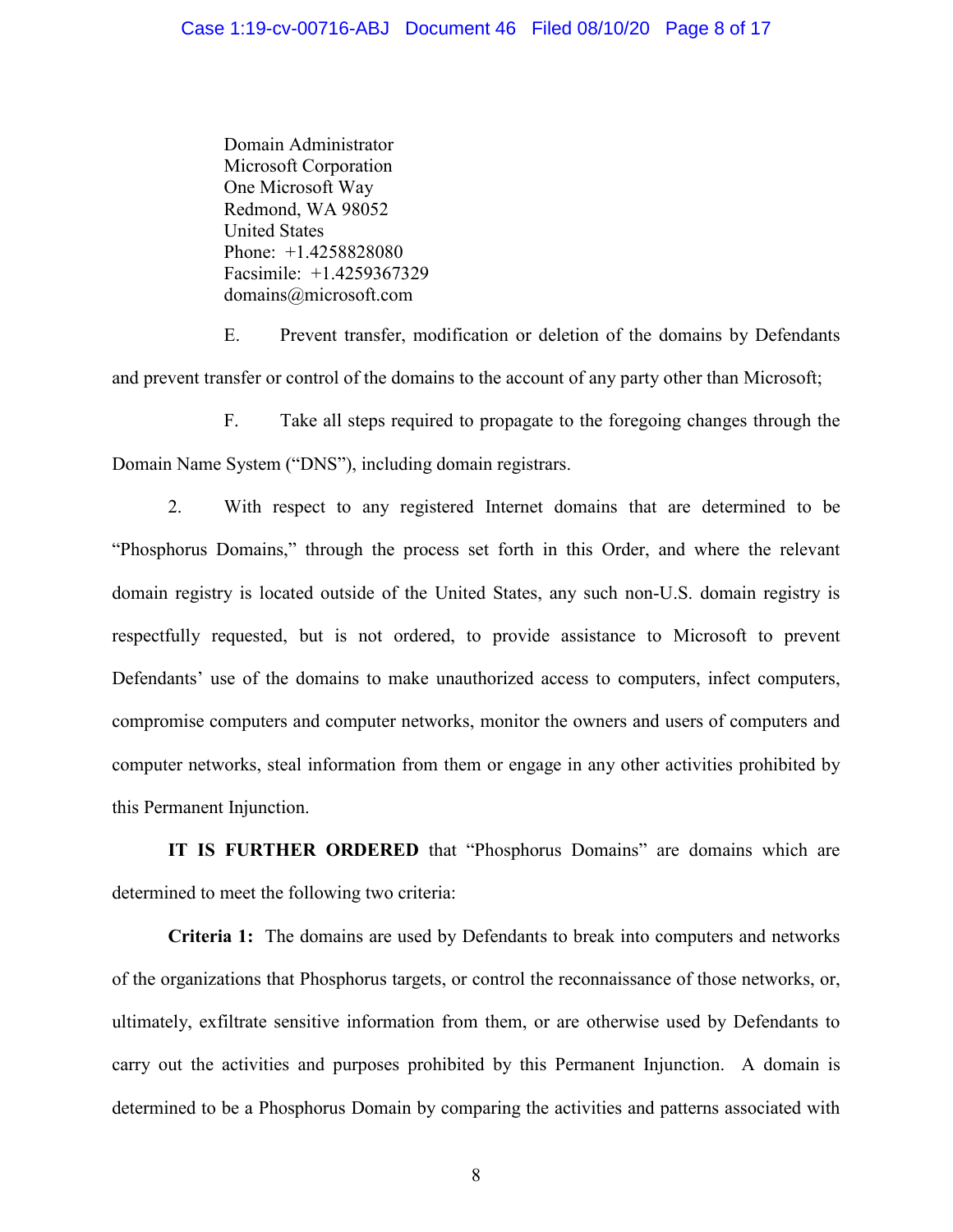that domain with known confirmed Phosphorus Domains. The following factors concerning the

domain will be used in this analysis:

| Delivers malicious software, code,<br>commands, exploits and/or "backdoor"<br>functionality previously associated with<br>Phosphorus, including but not limited to:<br>Stealer malware, or similar code or<br>functionality deployed in a manner<br>previously associated with Phosphorus. | Associated with remote code execution through<br>browser drive-by or malicious attachment,<br>privilege escalation or sandbox escape, security<br>feature bypass, social engineering based attack<br>and/or bootstrapped add-on, escalation of<br>privileges, DLL file backdoor, credential<br>stealing functionality, SSL tunnel, and/or<br>functionality to deliver code or functions to "air<br>gapped" USB devices, deployed in a manner<br>previously associated with Phosphorus or<br>similar code or functionality. |
|--------------------------------------------------------------------------------------------------------------------------------------------------------------------------------------------------------------------------------------------------------------------------------------------|----------------------------------------------------------------------------------------------------------------------------------------------------------------------------------------------------------------------------------------------------------------------------------------------------------------------------------------------------------------------------------------------------------------------------------------------------------------------------------------------------------------------------|
| Domain registration information                                                                                                                                                                                                                                                            | Use of cryptocurrency to purchase services                                                                                                                                                                                                                                                                                                                                                                                                                                                                                 |
| Name servers                                                                                                                                                                                                                                                                               | Start of Authority (SOA) records                                                                                                                                                                                                                                                                                                                                                                                                                                                                                           |
| Resolves to IP of past Phosphorus domain,<br>command and control server or similar<br>infrastructure                                                                                                                                                                                       | Resolves to IP used in past Phosphorus malware<br>delivery or credential harvesting domains or<br>credential harvesting domains                                                                                                                                                                                                                                                                                                                                                                                            |
| Used to deceive, target, obtain information<br>from, and/or communicate commands or<br>code to recipients, persons, institutions or<br>networks previously targeted by Phosphorus.                                                                                                         | Used to deceive, target, obtain information<br>from, and/or communicate commands or code<br>to recipients that may possess or be able to<br>provide sensitive information or trade secrets of<br>persons, entities or networks related to the<br>defense, critical infrastructure or high<br>technology sectors, journalists, political<br>advisors or organizations, government bodies,<br>diplomatic institutions, religious organizations,<br>universities, and/or military forces and<br>installations.                |
| <b>SSL Cert Issuer DN</b>                                                                                                                                                                                                                                                                  | SSL Cert Subject DN                                                                                                                                                                                                                                                                                                                                                                                                                                                                                                        |
| Host                                                                                                                                                                                                                                                                                       | Registrar                                                                                                                                                                                                                                                                                                                                                                                                                                                                                                                  |
| Domains similar to previously used domains                                                                                                                                                                                                                                                 | Victims being targeted similar to past targets                                                                                                                                                                                                                                                                                                                                                                                                                                                                             |

**Criteria 2:** The domains (a) use and infringe Microsoft's trademarks, trade names or service marks or confusingly similar variants, or (b) use any false or deceptive designation, representation or description, which would damage or injure Microsoft or give Defendants an unfair competitive advantage or result in deception of consumers, or (c) suggest in any way that Defendants' activities, products or services come from or are somehow sponsored by or affiliated with Microsoft, or pass off Defendants' activities, products or services as Microsoft's. Such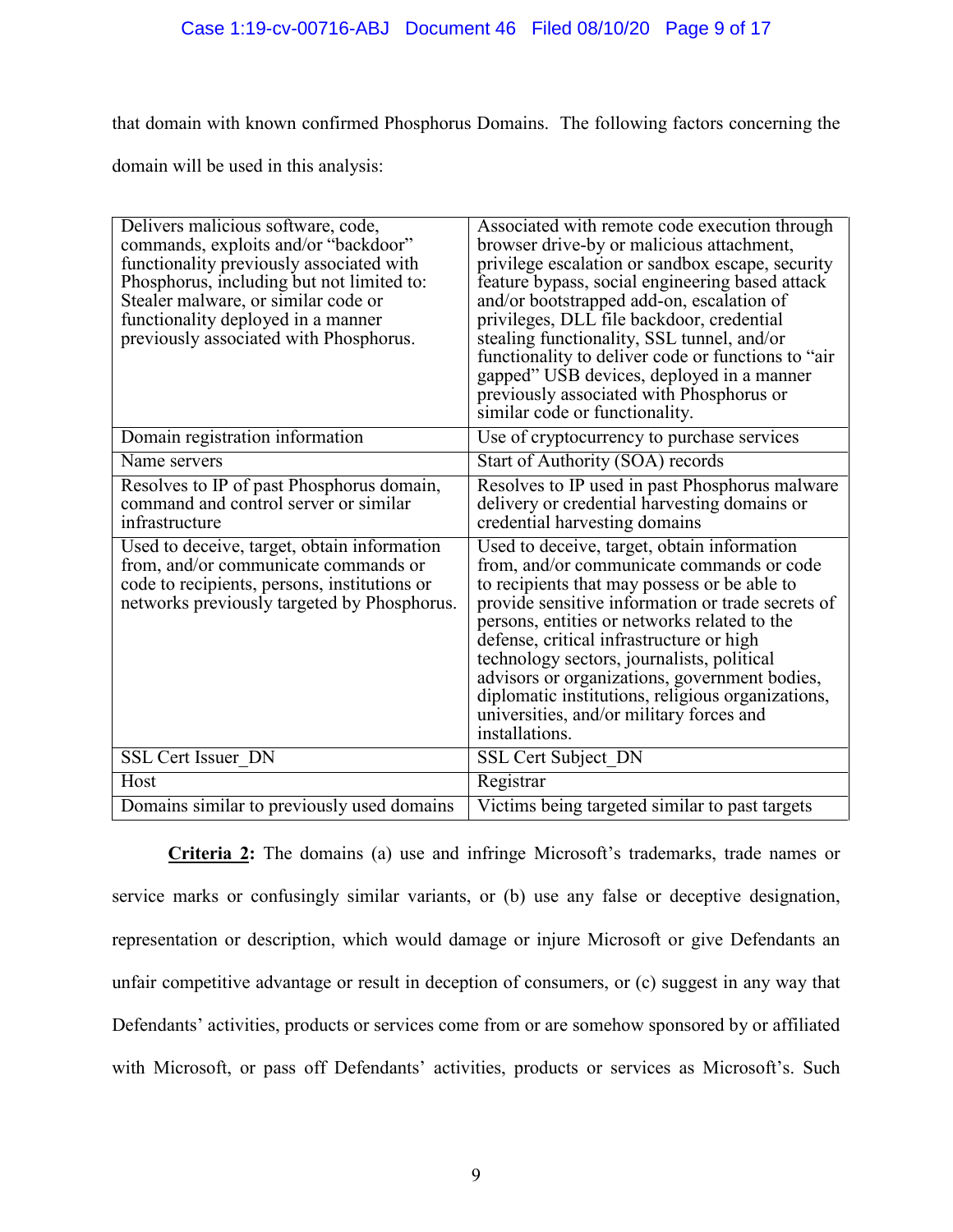### Case 1:19-cv-00716-ABJ Document 46 Filed 08/10/20 Page 10 of 17

trademarks and brands shall include, but are not limited to the following trademarks, brands and/or confusingly similar variants: While Defendants may use any Microsoft marks, brands or confusingly similar indicators, Defendants have already exploited or are likely to exploit the following: "365," "Azure," "Bing," "Excel," "Exchange," "Healthvault," "Hotmail," "LinkedIn," "Live," "Messenger," "Microsoft," "Minecraft," "MSDN," "MSFT," "MS," "MSN," ".NET," O365," "Office," "OneDrive," "Outlook," "OWA," "Passport," "PowerPoint," "SharePoint," "Skype," "Surface," "Visio," "Win," "Windows," and "Xbox." Also, Criteria 2 is met where defendants use generalized versions of terms that are suggestive of Microsoft's services, but do not specifically use a trademark.

**IT IS FURTHER ORDERED** that the following processes shall be used to determine whether a domain is a Phosphorus Domain and to determine the disposition of such domains. With respect to domains alleged to meet the criteria to constitute Phosphorus Domains, and domains that are alleged to be Phosphorus Domains based on new criteria not listed in this Order, Microsoft shall submit a written motion to the Court Monitor and Special Master appointed below, seeking a declaration that such domains are Phosphorus Domains. The Court Monitor shall take and hear evidence and shall make determinations and issue orders concerning whether domains are Phosphorus Domains, as set forth further below, and subject to Federal Rule of Civil Procedure 53(f)(2).

**IT IS FURTHER ORDERED** that, pursuant to Federal Rule of Civil Procedure  $53(a)(1)(C)$  and the court's inherent equitable powers, and in light of Defendants' failure to appear in this action, the Hon. Faith Hochberg (Ret.) is appointed to serve as Court Monitor and Special Master in order to make determinations, resolve disputes, and issue orders regarding whether particular domains are Phosphorus Domains, and to monitor Defendants' compliance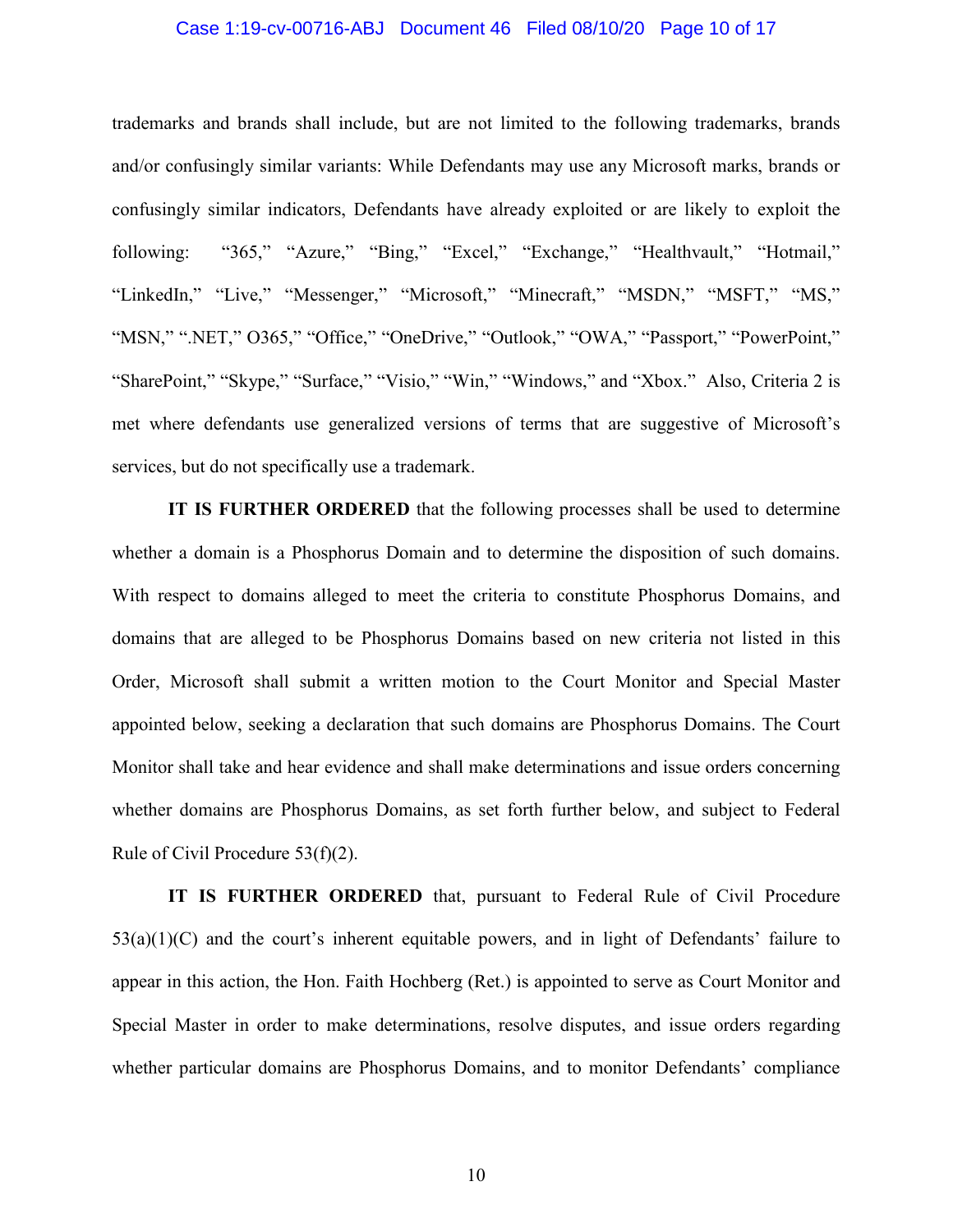### Case 1:19-cv-00716-ABJ Document 46 Filed 08/10/20 Page 11 of 17

with the Permanent Injunction. The Plaintiff filed at Dkt. No. 24-9 an affidavit from Hon. Faith Hochberg (Ret.) "disclosing whether there is any ground for disqualification under 28 U.S.C. § 455," Fed. R. Civ. P. 53(b)(3); *see also* Fed. R. Civ. P. 53(a)(2) (discussing grounds for disqualification), and the record shows no grounds for disqualification. The following sets forth the terms of the appointment of the Court Monitor:

1. **Duties:** The duties of the Court Monitor shall include the following:

A. Carrying out all responsibilities and tasks specifically assigned to the Court Monitor in this Order;

B. Resolving objections submitted by domain registries, Defendants or other third parties, to Microsoft's determinations that domains constitute Phosphorus Domains and, with respect to motions submitted by Microsoft that particular domains constitute Phosphorus Domains, making determinations whether such domains are or are not Phosphorus Domains;

C. Otherwise facilitating the Parties' or third parties' resolution of disputes concerning compliance with obligations under this Order or any orders issued by the Court Monitor, and recommending appropriate action by the court in the event an issue cannot be resolved by the Parties or third parties with the Court Monitor's assistance;

D. Investigating matters related to the Court Monitor's duties, and enforcing orders related to the matters set forth in this Order.

E. Monitoring and reporting on Defendants' compliance with their obligations under the Permanent Injunction;

F. The Court Monitor shall have all authority provided under Federal Rule of Civil Procedure 53(c).

2. **Orders Regarding Phosphorus Domains:** The Court Monitor shall resolve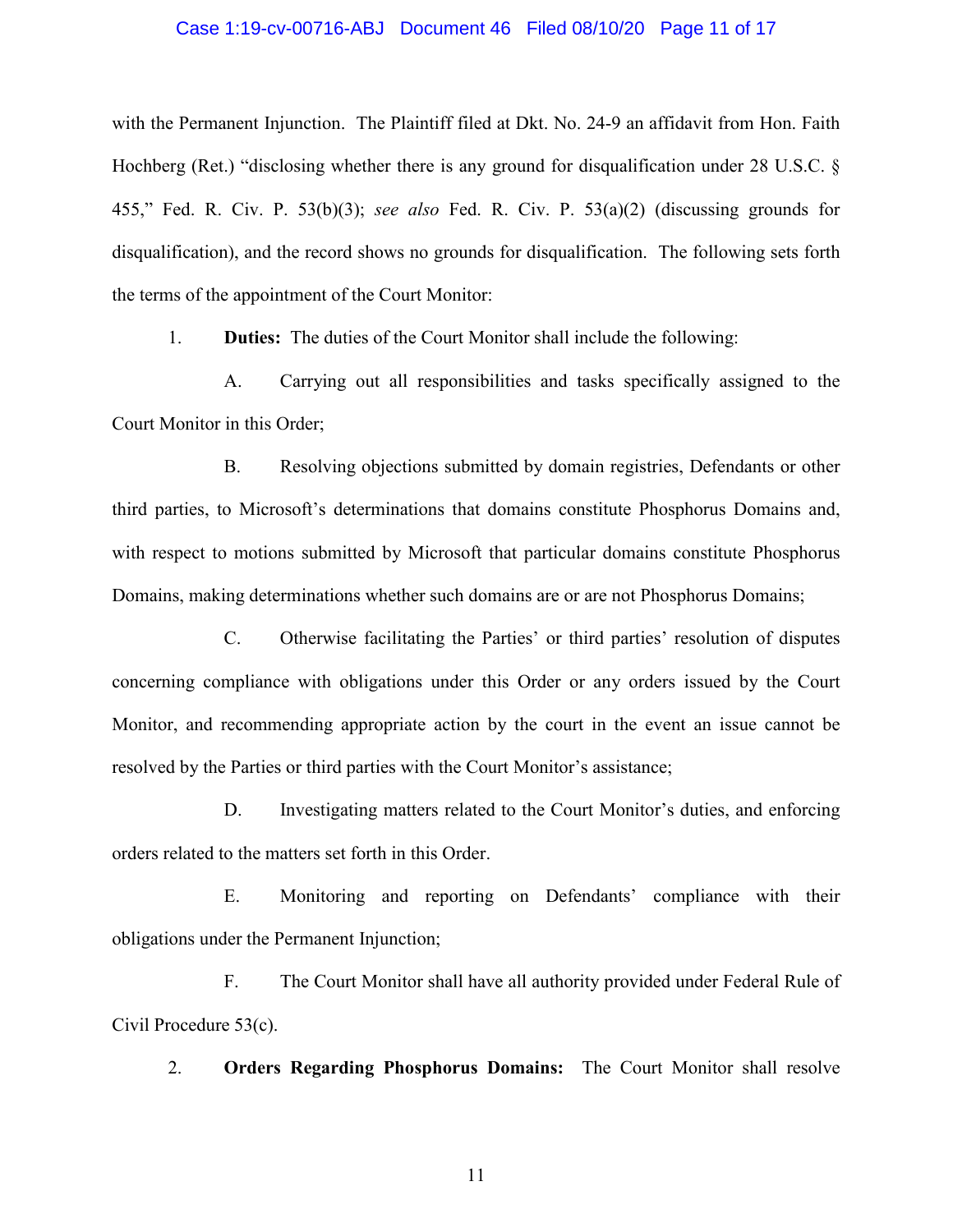### Case 1:19-cv-00716-ABJ Document 46 Filed 08/10/20 Page 12 of 17

objections and shall make determinations and issue orders whether domains are Phosphorus Domains, pursuant to the terms set forth in the Permanent Injunction and pursuant to the following process:

A. Upon receipt of a written objection from any domain registries, Defendants or any other third parties contesting any determinations by Microsoft that particular domains constitute Phosphorus Domains, or upon receipt of a written motion from Microsoft for a finding that particular domains constitute Phosphorus Domains, the Court Monitor shall take and hear evidence whether a domain is a Phosphorus Domain, pursuant to the standards set forth in Rule 65 of the Federal Rules of Civil Procedure. Any party opposing such objection or motion shall submit to the Court Monitor and serve on all parties an opposition or other response within twenty four (24) hours of receipt of service of the objection or motion. The Court Monitor shall issue a written ruling on the objection or motion no later than two (2) days after receipt of the opposition or other response. Any party may seek and this Court or the Court Monitor may order provisional relief, including redirection of domains or other temporary disposition of domains, while any objection or motion is pending. A form of order which may be used by the Court Monitor is set forth as Appendix B hereto.

B. It is the express purpose of this order to afford prompt and efficient relief and disposition of Phosphorus Domains. Accordingly, in furtherance of this purpose, all objections, motions and responses shall be embodied and communicated between the Court Monitor, parties and third parties in electronic form, by electronic mail or such other means as may be reasonably specified by this Court or the Court Monitor. Also in furtherance of this purpose, hearings shall be telephonic or in another expedited form as may be reasonably specified by this Court or the Court Monitor.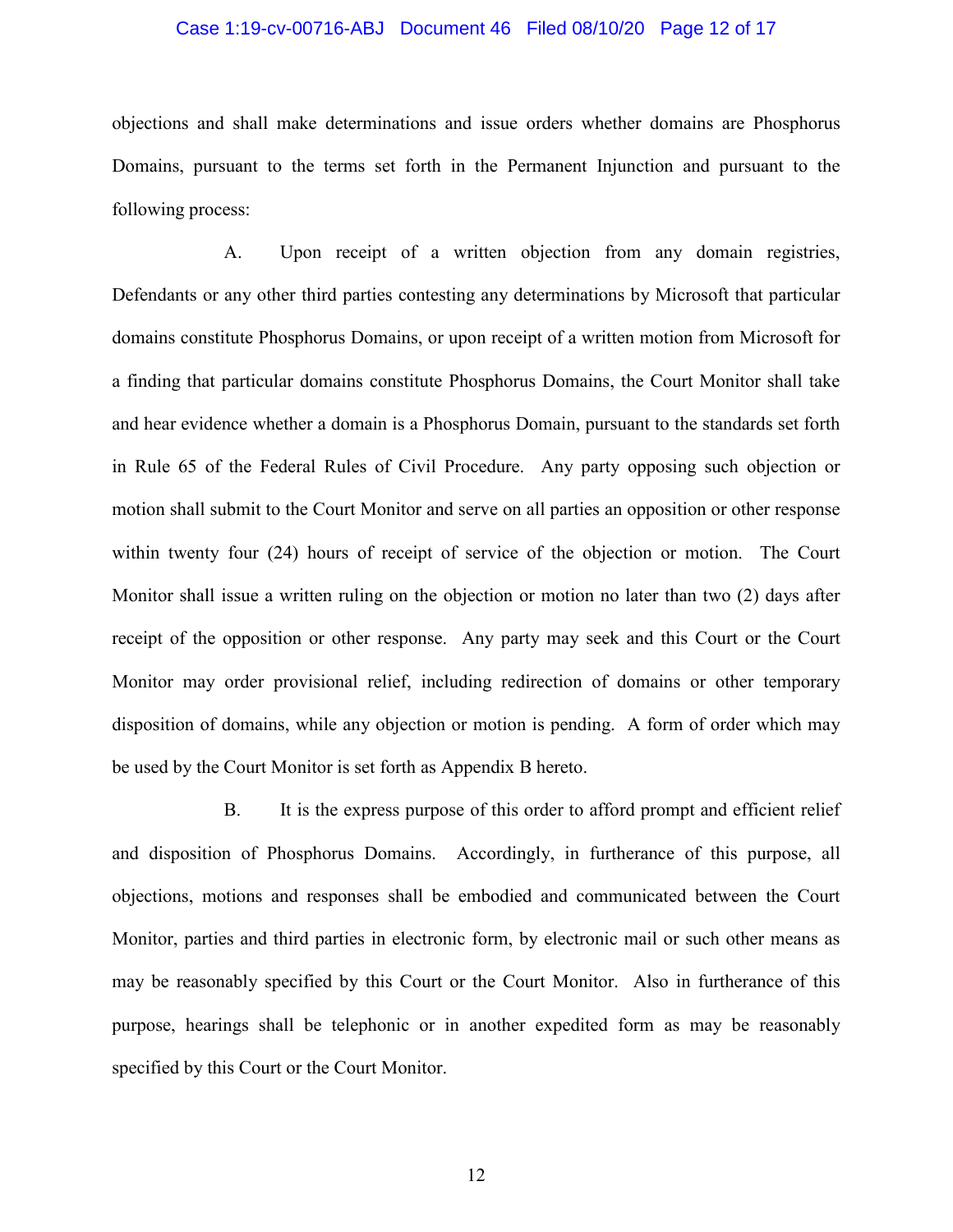### Case 1:19-cv-00716-ABJ Document 46 Filed 08/10/20 Page 13 of 17

C. This Court or the Court Monitor's determinations regarding any objection or any motion shall be embodied in a written order, which shall be served on all Parties and relevant third parties (including domain registries and/or registrars).

D. This Court and the Court Monitor are authorized to order the Parties and third parties to comply with such orders (pursuant to 28 U.S.C. § 1651(a)), subject to the Parties' and third parties' right to judicial review, as set forth herein.

E. If no Party or third party objects to the Court Monitor's orders and determinations pursuant to the judicial review provisions herein, then the Court Monitor's orders and determinations need not be filed on the docket. However, at the time the Court Monitor submits periodic reports to this Court, as set forth below, the Monitor shall separately list in summary form uncontested orders and determinations.

3. **Judicial Review:** Judicial review of the Court Monitor's orders, reports or recommendations, shall be carried out as follows:

A. If any Party or third party desires to object to any order or decision made by the Court Monitor, the Party shall notify the Court Monitor within one business day of receipt of service of the order or decision, and thereupon the Court Monitor shall promptly file on the court's docket the written order setting forth the Monitor's decision or conditions pursuant to Federal Rule of Civil Procedure 53(d). The Party or third party shall then object to the Court Monitor's order in the manner prescribed in this Order.

B. The Parties and third parties may file objections to, or a motion to adopt or modify, the Court Monitor's order, report, or recommendations no later than 10 calendar days after the order is filed on the docket. The court will review these objections under the standards set forth in Federal Rule of Civil Procedure 53(f).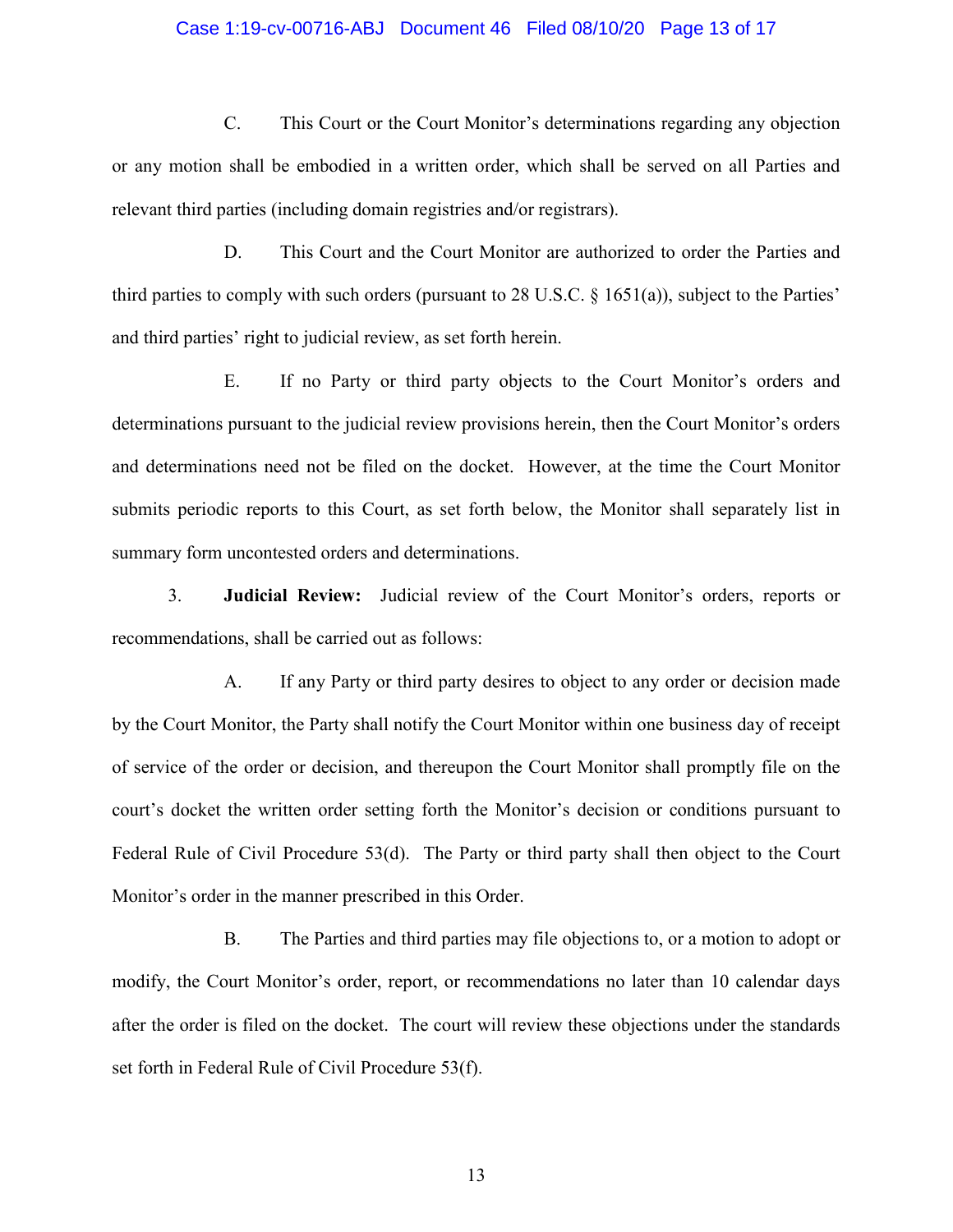### Case 1:19-cv-00716-ABJ Document 46 Filed 08/10/20 Page 14 of 17

C. Any party may seek and the Court may order provisional relief, including redirection of domains or other temporary disposition of domains, while any objection or motion is pending.

D. The orders, reports and recommendations of the Court Monitor may be introduced as evidence in accordance with the Federal Rules of Evidence.

E. Before a Party or third party seeks relief from the court for alleged noncompliance with any court order that is based upon the Court Monitor's report or recommendations, the Party or third party shall: (i) promptly notify the other Parties or third party and the Court Monitor in writing; (ii) permit the Party or third party who is alleged to be in noncompliance five business days to provide the Court Monitor and the other parties with a written response to the notice, which either shows that the party is in compliance, or proposes a plan to cure the noncompliance; and (iii) provide the Court Monitor and parties an opportunity to resolve the issue through discussion. The Court Monitor shall attempt to resolve any such issue of noncompliance as expeditiously as possible.

4. **Recordkeeping:** The Court Monitor shall maintain records of, but need not file those orders, reports and recommendations which are uncontested by the Parties or third parties and for which judicial review is not sought. The Court Monitor shall file on the court's docket all written orders, reports and recommendations for which judicial review is sought, along with any evidence that the Court Monitor believes will assist the court in reviewing the order, report, or recommendation. The Court Monitor shall preserve any documents the Monitor receives from the Parties.

5. **Periodic Reporting:** The Court Monitor shall provide periodic reports to the court and to the Parties concerning the status of Defendants' compliance with the Permanent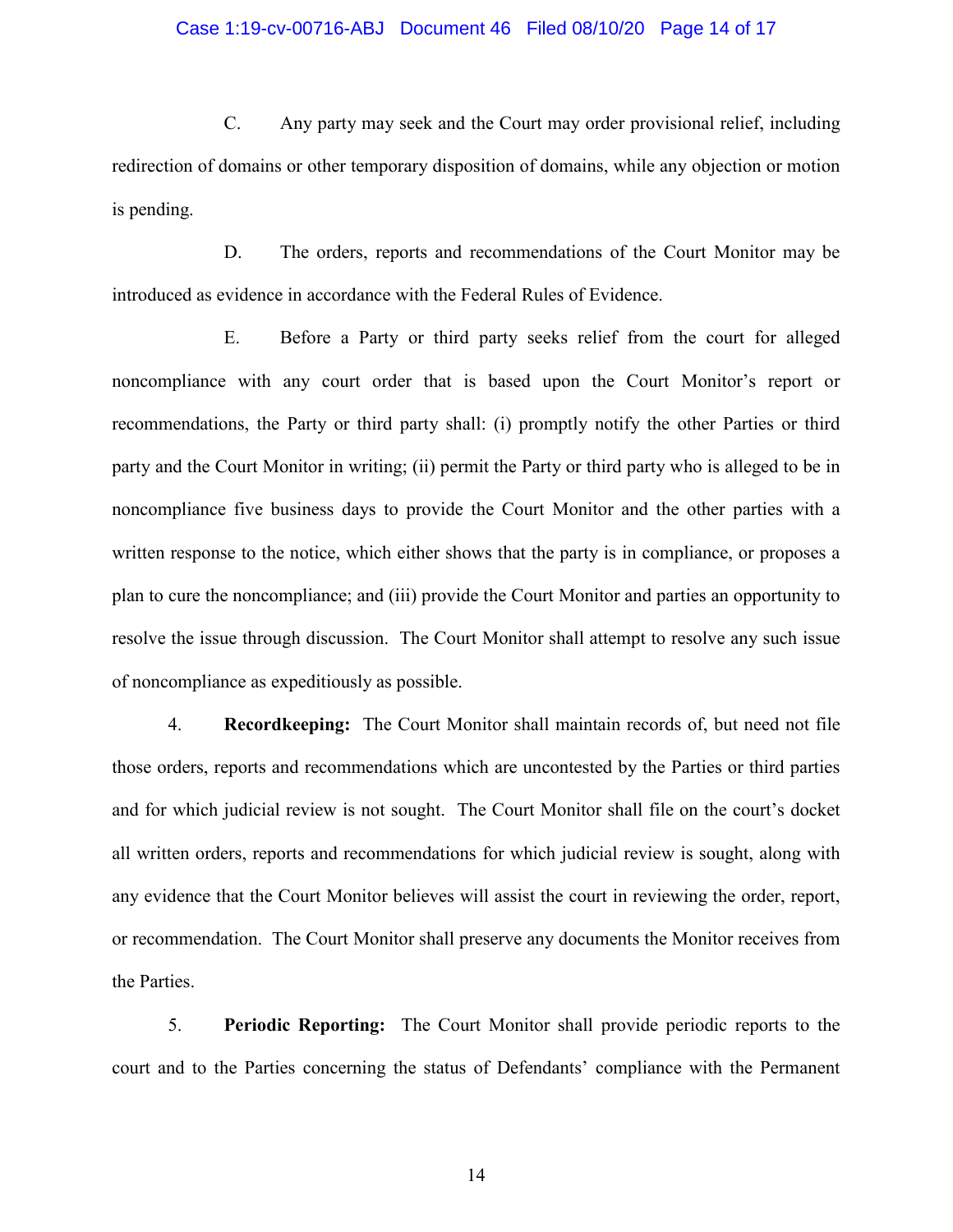### Case 1:19-cv-00716-ABJ Document 46 Filed 08/10/20 Page 15 of 17

Injunction and other orders of the court or the Court Monitor, including progress, any barriers to compliance, and potential areas of noncompliance. The periodic reports shall also include a summary of all uncontested orders and determinations and a listing of *ex parte* communications. The Court Monitor shall file a report with the court under this provision at least once every 120 days.

6. **Access to Information:** The Court Monitor shall have access to individuals and non-privileged information, documents and materials under the control of the Parties or third parties that the Monitor requires to perform his or her duties under this Order, subject to the terms of judicial review set forth herein. The Court Monitor may communicate with a Party's or a third party's counsel or staff on an *ex parte* basis if reasonably necessary to carry out the Court Monitor's duties under this Order. The Court Monitor may communicate with the court on an *ex parte* basis concerning non-substantive matters such as scheduling or the status of the Court Monitor's work. The Court Monitor may communicate with the court on an *ex parte* basis concerning substantive matters with 24 hours written notice to the Court, the Parties, and any relevant third party and only upon receiving confirmation from the Court that the communication may proceed. The Court Monitor shall document all *ex parte* oral communications with a Party's or third party's counsel or staff in a written memorandum to file summarizing the substance of the communications, the participants to the communication, the date and time of the communication and the purpose of the *ex parte* communication. At the time the Court Monitor submits his or her periodic reports to the Court, the Monitor shall separately list his or her *ex parte* communications with the Parties.

7. **Engagement of Staff and Consultants:** The Court Monitor may hire staff or expert consultants to assist the Court Monitor in performing his or her duties. The Court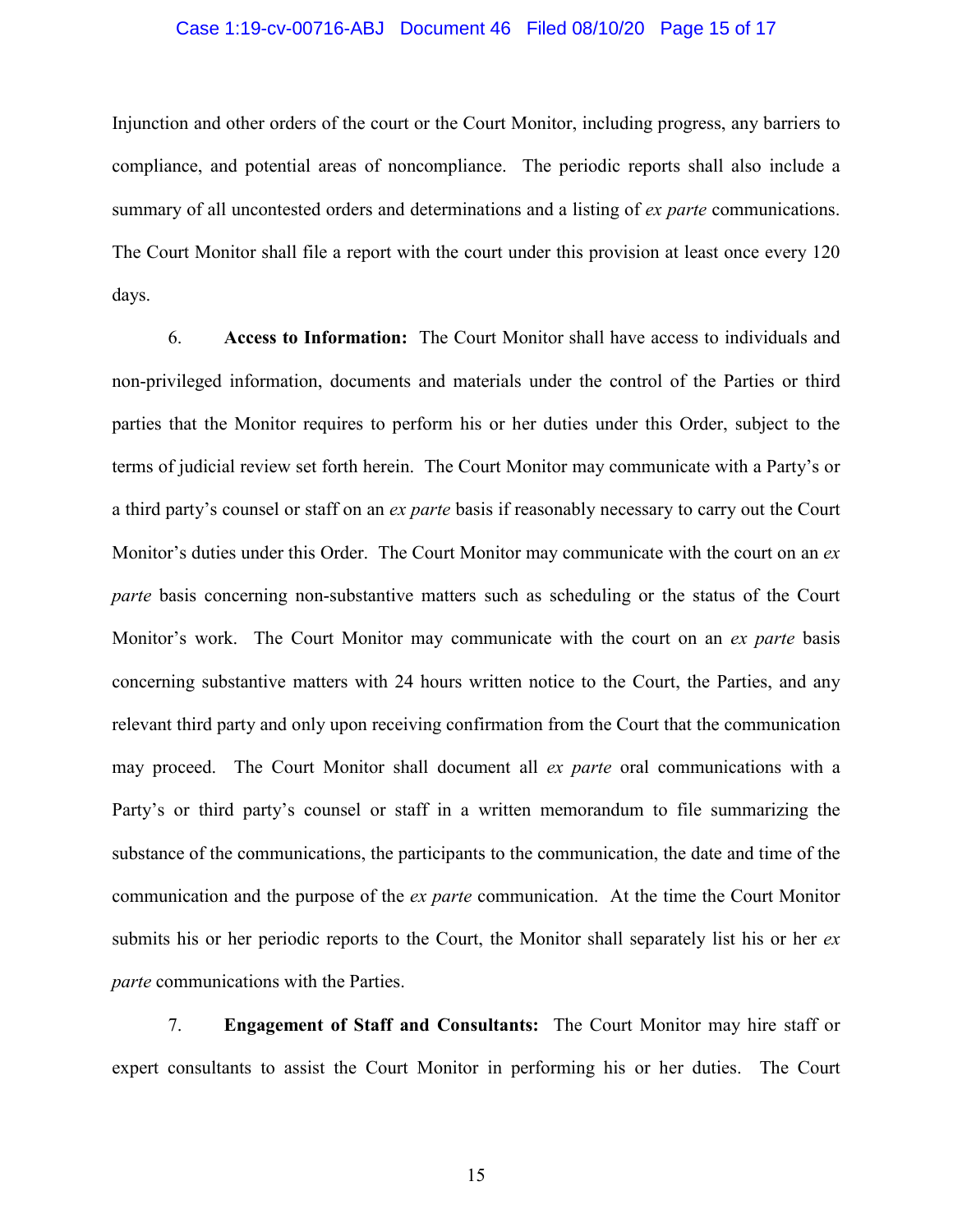#### Case 1:19-cv-00716-ABJ Document 46 Filed 08/10/20 Page 16 of 17

Monitor will provide the Parties advance written notice of his or her intention to hire a particular consultant, and such notice will include a resume and a description of duties of the consultant.

8. **Compensation, and Expenses:** Microsoft shall fund the Court Monitor's work pursuant to invoices submitted by the Court Monitor. The Court Monitor shall incur only such fees and expenses as may be reasonably necessary to fulfill the Court Monitor's duties under this Order, or such other orders as the court may issue. Every 120 days, in connection with reports of communications set forth above, the Court Monitor shall submit to the court an itemized statement of fees and expenses paid in connection with the Court Monitor's duties, which the court will inspect for regularity and reasonableness.

9. **Other Provisions:** As an agent and officer of the court, the Court Monitor and those working at the Court Monitor's direction shall enjoy the same protections from being compelled to give testimony and from liability for damages as those enjoyed by other federal judicial adjuncts performing similar functions. Nevertheless, any Party or non-party may request that the court direct the Court Monitor to disclose documents or other information reasonably necessary to an investigation or the litigation of legal claims in another judicial forum that are reasonably related to the Court Monitor's work under this Order. The Court shall not order the Court Monitor to disclose any information without providing the Parties notice and an opportunity to be heard. As required by Rule 53(b)(2) of the Federal Rules of Civil Procedure, the court directs the Court Monitor to proceed with all reasonable diligence. The Court Monitor shall be discharged or replaced only upon an order of the Court. The parties, their successors in office, agents, and employees will observe faithfully the requirements of this Order and cooperate fully with the Court Monitor, and any staff or expert consultant employed by the Court Monitor, in the performance of their duties.